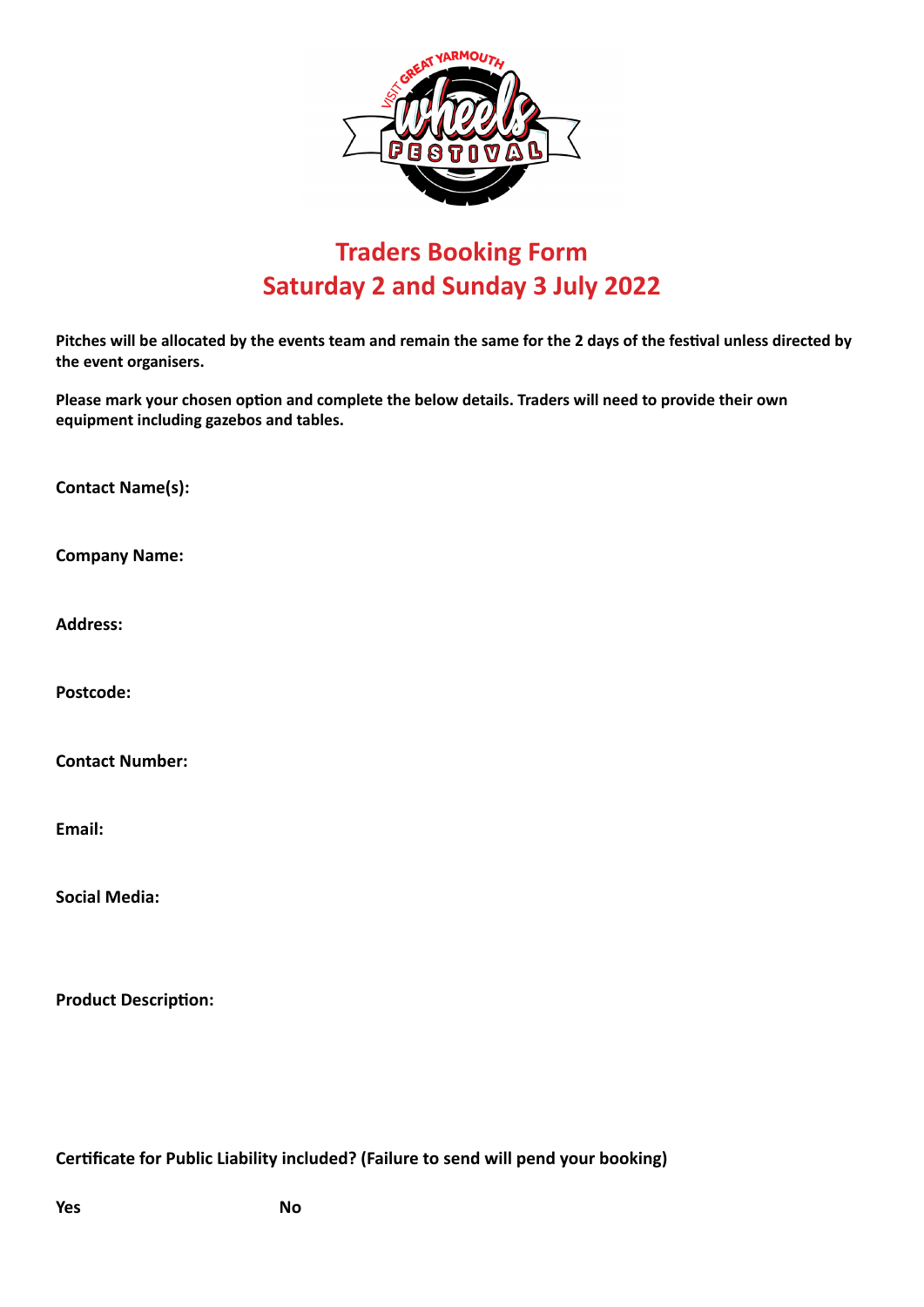**Trading space at Great Yarmouth Wheels Festival is priced at £6 plus VAT per square meter for the weekend. Please complete your size requirements below along with days of attendance at the festival. We can supply electricity to a limited number of traders – please indicate if electricity is required. This will be charged at a cost of £50 plus VAT.**

**Size of pitch:**

**Cost (£6 per sqm):**

**Electric Required: Cost £50 plus VAT** **Yes** No

**Notes about electricity requirements:**

**Saturday only:**

**Sunday only:**

**Both days:**

**The Visit Great Yarmouth Wheels Festival wants to help play our part for the environment so we're asking if you would like to carbon balance your vehicle emissions for your trip to our festival. To carbon capture a car doing a 100 mile round trip to our event is £2.50 or a bike is £1.75. After the festival, we'll total the amount and plant a number of trees which will help to balance out emissions. Would you like to add a voluntary contribution to your booking?**

**Yes** No

**Amount:**

**VAT @ 20%:**

**Total Payable:**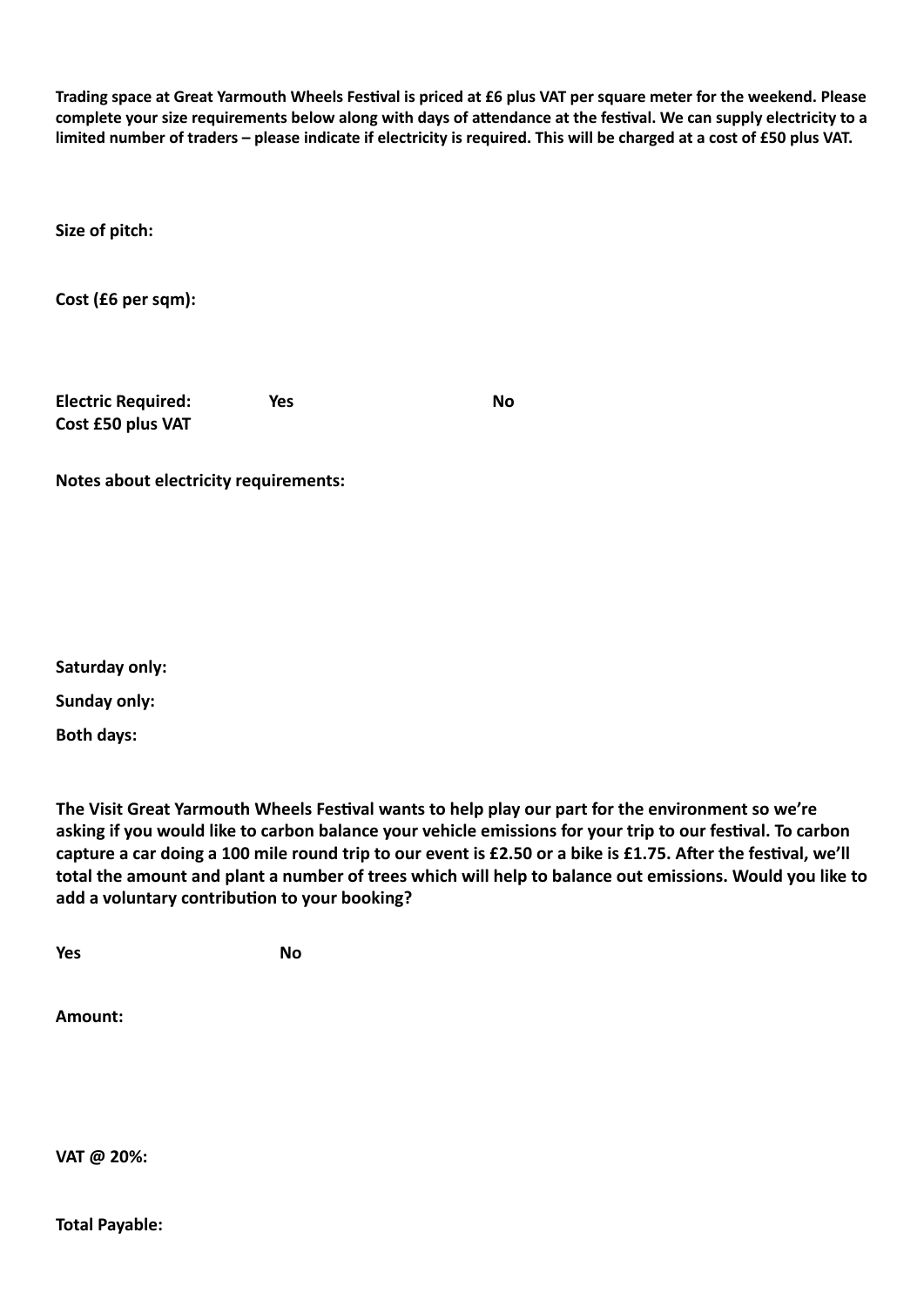### **Delete as appropriate:**

**To pay by card over the phone, please call Billie Todd on 01493 846151.**

**I would like you to invoice me for my booking.** 

**I have attached my cheque payment made out to GYBC. (Payment should be made at time of booking. Failure to pay by Friday 3 June 2022 may result in you losing your booking).**

**I confirm I have read and agree to the terms and conditions attached relating to trading at the 2022 Great Yarmouth Wheels Festival.**

**Please return your completed form to [wheels@great-yarmouth.gov.uk](mailto:wheels%40great-yarmouth.gov.uk%20?subject=)  or to MEET Team, Great Yarmouth Borough Council, Town Hall, Hall Plain, Great Yarmouth, NR30 2QF. Please note we are not always working in the office.**

**Please note that any charity collection buckets you may have on your stand must always stay on your stand. Further collections along the festival site are not permitted.** 

**You can withdraw this consent at any time, and should you withdraw your consent we will stop processing your booking. If you wish to withdraw your consent, please contact the Events Team by emailing wheels@greatyarmouth.gov.uk with Consent Withdrawn in the Subject Line**

**Signed** Date **Date** 

# **TRADERS TERMS AND CONDITIONS**

**SITE TIMES**

**Saturday 2 & Sunday 3 July 2022**

- **1. The site will be open to all traders from 07:30am**
- **2. Traders will be advised nearer the event date whether they should enter from the North or South of the event site. Stewards will direct you to your pitch.**
- **3. No vehicles will be permitted to enter the site after 09:00am and all non-stand related vehicles must be removed from the site by 09:30am, after which no vehicular movements will be permitted until after the event closes for the day.**
- **4. The site will be open to the public from 10:00am on both days.**
- **5. The event will close to the public at 20:00 on Saturday and 16:00 on Sunday.**

# **TRADERS MUST NOT PACK UP THEIR AREA OR LEAVE BEFORE THESE TIMES.**

- **6. After the majority of visitors have left the site, traders must wait for the all clear to be given before any vehicles already on site are moved. The event management will make checks before this announcement is made. No vehicles will be admitted to the site until this announcement has been made.**
- **7. Should you have an urgent need to leave the site before this time, you are required to contact your nearest steward who will inform event management and organise stewards to walk your vehicle off site.**
- **8. The organisers reserve the right to remove unauthorised vehicles from the site and to charge the owners for the removal costs.**
- **9. All traders must clear their stand from the site before 18:00 on Sunday.**
- **10. If tables and chairs are sited near you for the public to use, please try to keep them clean and tidy.**